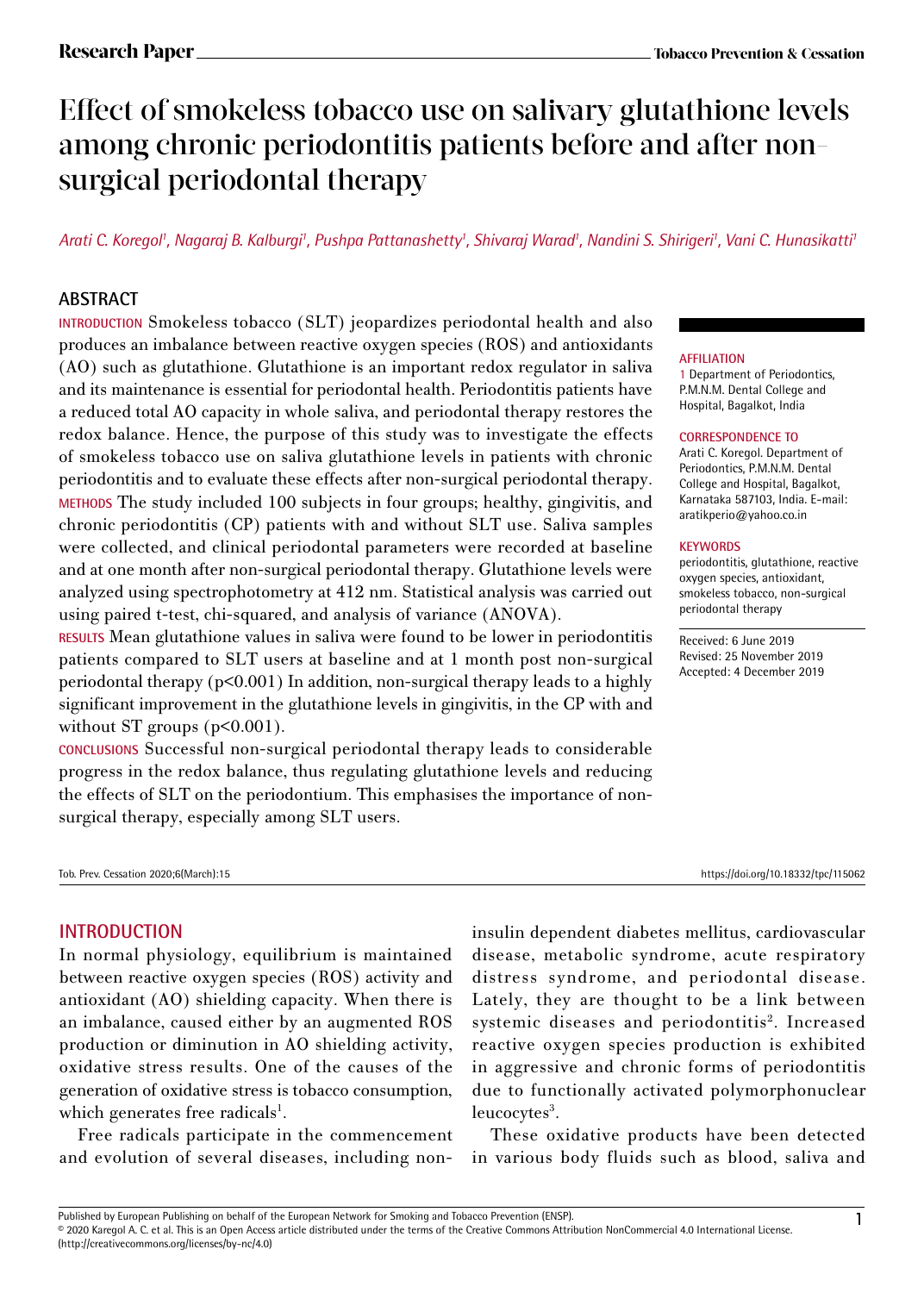gingival crevicular fluid (GCF). Saliva contains diverse antioxidants that provide almost 70% of the total radical-trapping antioxidant capacity. Saliva contains non-enzymatic antioxidants such as uric acid, albumin, glutathione, vitamins A and C, and enzymatics such as superoxide dismutase, glutathione peroxidase, catalase, glutathione, which neutralize free radicals<sup>4,5</sup>. Glutathione (GSH) is a low molecular weight thiol (up to 5–10 mM) present in the cell, involved as a coenzyme in oxidationreduction reactions in cells. Also, it is a ubiquitous tripeptide made from the combination of three amino acids: cysteine, glutamate, and glycine<sup>6</sup>.

Mechanical debridement has been the cornerstone for professional plaque control and prevention of periodontal disease for centuries. Successful periodontal treatment has been shown to reduce glutathione levels in saliva<sup>7</sup>.

There are few studies evaluating periodontal disease with and without smokeless tobacco and modifications after non-surgical periodontal therapy. Thus, the present study assessed the association between periodontitis, smokeless tobacco and salivary glutathione levels at baseline and at one month after non-surgical periodontal therapy. This study hypothesized that glutathione levels might change after thorough scaling and root planing, which is a procedure that not only preserves periodontal tissues but helps to limit the oral source of inflammation.

## **METHODS**

### **Study population**

Subjects, males and females, aged 25–65 years, were randomly selected from the outpatient section of the Department of Periodontics, P.M.N.M. Dental College, Bagalkot, Karnataka, India. The study was approved by the Institutional Ethical Committee.

The power of this study was 80%, at 95% confidence interval and error margin of 5%, resulting in a required sample size of 100 participants. A written signed informed consent was obtained from the participants who were divided into four groups of 25 members each. Group I was: healthy subjects who had no systemic diseases and showed absence of clinical and radiographic signs of periodontitis, with at least 20 teeth present. Group II was: gingivitis subjects with plaque present at gingival margin, change in colour, contour, and bleeding on probing (BOP) provocation. Group III was: chronic periodontitis subjects with BOP, CAL ≥3 mm at >30% sites in the mouth, with at least 20 teeth present. Group IV was: chronic periodontitis subjects who were using smokeless tobacco or who reported snuff or chewing tobacco use at least 20 times and who reported using snuff or chewing tobacco at the time of interview<sup>8,9</sup>. Patients of Groups II, III and IV were re-assessed at 1 month after non-surgical periodontal therapy<sup>7</sup>.

The subjects with a history of cigarette smoking, usage of vitamin supplements, history of any antibiotic/anti-inflammatory medication and corticosteroid therapy for 6 months prior to study, any known systemic disease or conditions, pregnant, menopause or lactating women, regular usage of mouthwash, or antioxidants supplement intake during the last 3 months, and periodontal therapy 6 months prior to study, were excluded from the study<sup>10</sup>.

Patient clinical history was recorded in a shortstructured manner for each subject including: demographic data such as age, sex, occupation, and details of smokeless tobacco consumption (duration, type, and frequency), cigarette smoking, medical history, drug history, and dietary supplements such as vitamins, alcohol etc $11$ .

## **Determination of clinical parameters**

Full-mouth periodontal examination was performed by a single examiner after the grouping of the subjects. Periodontal parameters such as gingival index (GI) (Loe and Silness<sup>12</sup>), plaque index (PI) (Loe and Silness<sup>13</sup>), bleeding on probing (BOP) (Muhlemann and Son<sup>14</sup>), pocket probing depth (PPD)<sup>15</sup>, and clinical attachment level (CAL), were assessed by a single examiner using a Williams periodontal probe.

### **Periodontal treatment**

With motivation and instruction in daily plaque control, non-surgical periodontal therapy was performed on patients with gingivitis, and chronic periodontitis with and without smokeless tobacco. Phase I therapy included pre-procedural oral rinse, full-mouth scaling and root planing, along with maintenance and monitoring of oral hygiene. Clinical data and samples were obtained at baseline and at 1 month after non-surgical periodontal therapy<sup>7</sup>.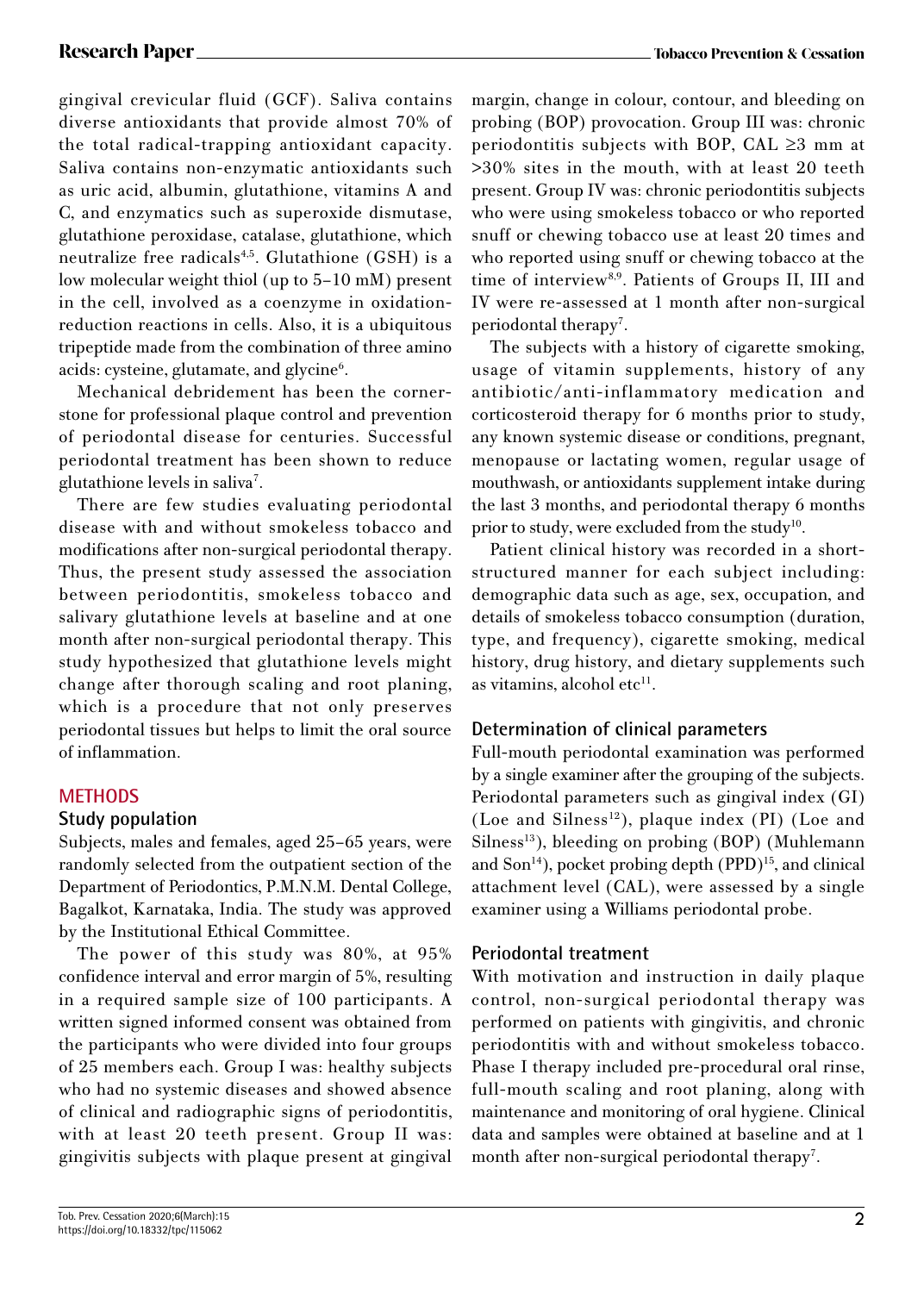### **Saliva sample collection and analysis**

About 5 mL of unstimulated saliva was collected from each subject into Eppendorf tubes on the same day. To minimize circadian influences, sample collection was done between 09:00 a.m to 11:00 a.m at least 1 hour after eating or washing of mouth. During collection, subjects were comfortably seated and were instructed to rinse their mouth thoroughly with water. With head tilted slightly down, saliva was allowed to pool in the floor of the mouth for 5 minutes by leaning forward. Subjects were then told to spit into an Eppendorf tube every 60 seconds for 10 minutes or when the subject experienced an urge to swallow the fluid accumulated in the floor of the mouth $11,16$ . Samples were centrifuged immediately to remove cell debris (10000g  $\times$  10 min, at 4°C). The clear supernatants (50 µL each) were gently pipetted out into another Eppendorf tube and stored at -40°C until analyzed. GSH was estimated by the method of Sedlak and Lindsay<sup>17</sup>. Briefly, 5% saliva was prepared in 20 mM EDTA, pH4.7 and 100 µL of the saliva or pure GSH was added to 0.2 M Tris-EDTA buffer (1.0 mL, pH8.2) and 20 mM EDTA, pH4.7 (0.9 mL) followed by 20  $\mu$ L of Ellman's reagent (10 mmol/L DTNB in methanol). After 30 min of incubation at room temperature, absorbance was read at 412 nm by spectrophotometer. Samples were centrifuged before the absorbance of the supernatants was measured<sup>7,17</sup>.

## **Statistical analysis**

Descriptive and bivariate statistics were carried out. The chi-squared test was used to know the gender distribution; the paired t-test was used to find the significance of study parameters on a continuous scale between two groups (inter- and intra-group analysis) on metric parameters. ANOVA was used to find the significance of study parameters between the groups (inter-group analysis) at baseline, and non-parametric Kruskal–Wallis test was used, as part of the data did not follow a normal distribution between the groups (inter-group analysis) at baseline and one month after non-surgical periodontal therapy. Data were expressed as mean and standard deviation (SD). The data collected were analysed using computer software IBM SPSS statistics 20.0.

## **RESULTS**

A total of 100 subjects were recruited, aged 25–65 years, among which 17 females and 8 males belonged to the healthy group with a mean age of  $30.12 \pm 7.59$ years, 15 females and 10 males were in the gingivitis group with a mean age of 33.48±8.91 years, 12 females and 13 males in the chronic periodontitis group with mean age of  $43.12 \pm 11.61$  years, and 9 females and 16 males were in the dual chronic periodontitis and current smokeless tobacco use with a mean age of 45.04±11.24 years. Glutathione levels were found to differ by age but not by gender (data not shown).

The comparison of the clinical parameters and glutathione levels between baseline and follow-up in the different groups' mean clinical parameters are presented in Table 1. Clinical parameters, i.e. gingival index, plaque index, bleeding index, pocket probing depth, clinical attachment loss, and

Table 1. Comparison of the clinical parameters and glutathione levels between baseline and at one month after non-surgical periodontal therapy in the different groups  $(N=25)$ 

| <b>Variables</b>         | <b>Time point</b> | <b>Mean</b> | <b>SD</b> | f <sup>2</sup> | p         |
|--------------------------|-------------------|-------------|-----------|----------------|-----------|
| Gingival index           | A                 | 2.208       | 0.2326    | 4.969          | < 0.001   |
|                          | B                 | 1.992       | 0.3415    |                |           |
| Plaque index             | A                 | 2.400       | 0.2309    | 7.160          | < 0.001   |
|                          | B                 | 2.204       | 0.2458    |                |           |
| Bleeding index           | A                 | 2.584       | 0.2322    | 7.365          | < 0.001   |
|                          | B                 | 2.332       | 0.2286    |                |           |
| Probing pocket depth     | A                 | 6.82        | 0.928     | 8.277          | < 0.001   |
|                          | B                 | 4.88        | 0.796     |                |           |
| Clinical attachment loss | A                 | 7.73        | 0.764     | 12.381         | < 0.001   |
|                          | B                 | 5.00        | 0.874     |                |           |
|                          |                   |             |           |                | Continued |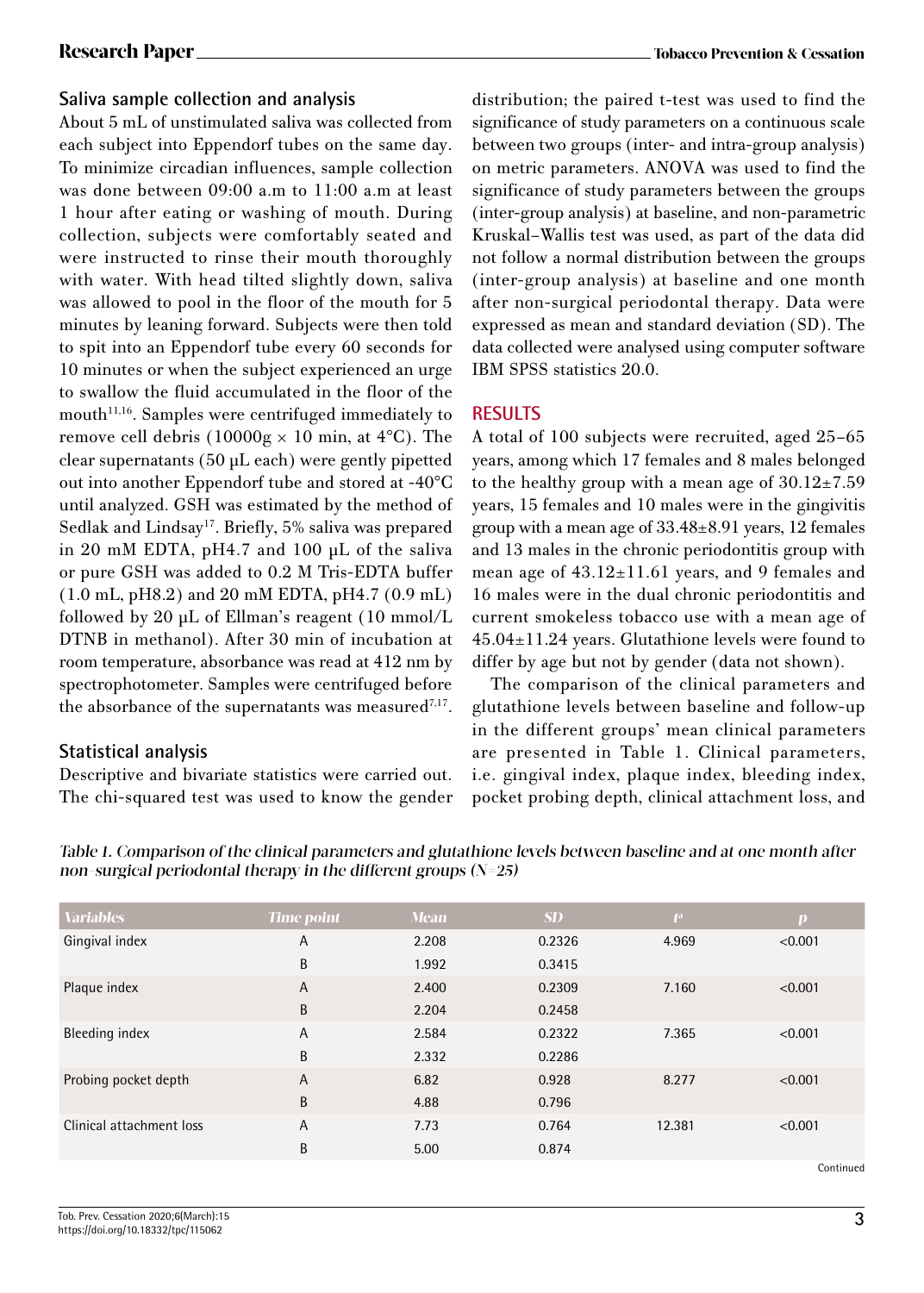### Table 1. Continued

| <b>Variables</b>         | <b>Time point</b> | <b>Mean</b>  | SD           | $f^a$     | $\mathbf{p}$ |
|--------------------------|-------------------|--------------|--------------|-----------|--------------|
| Glutathione              | A                 | 3.2344       | 1.04358      | 6.457     | < 0.001      |
|                          | B                 | 5.0112       | 1.10734      |           |              |
| Gingival index           | А                 | 2.368        | 0.4571       | 8.642     | < 0.001      |
|                          | B                 | 2.080        | 0.4397       |           |              |
| Plaque index             | A                 | 2.468        | 0.4488       | 7.498     | < 0.001      |
|                          | B                 | 2.236        | 0.4545       |           |              |
| <b>Bleeding index</b>    | Α                 | 2.764        | 0.3902       | 9.397     | < 0.001      |
|                          | B                 | 2.432        | 0.3881       |           |              |
| Probing pocket depth     | A                 | 7.64         | 1.121        | 6.722     | < 0.001      |
|                          | B                 | 6.55         | 1.010        |           |              |
| Clinical attachment loss | Α                 | 8.16         | 1.070        | 8.971     | < 0.001      |
|                          | B                 | 6.62         | 1.006        |           |              |
| Glutathione              | Α                 | 2.6532       | 0.81127      | 3.720     | < 0.001      |
|                          | B                 | 3.1296       | 0.79036      |           |              |
| Gingival index           | Α                 | 1.136        | 0.7325       | 4.637     | < 0.001      |
|                          | B                 | 0.948        | 0.6596       |           |              |
| Plaque index             | Α                 | 1.348        | 0.6929       | 4.993     | < 0.001      |
|                          | B                 | 1.084        | 0.6196       |           |              |
| <b>Bleeding index</b>    | Α                 | 1.514        | 0.6969       | 7.771     | < 0.001      |
|                          | B                 | 1.168        | 0.6095       |           |              |
| Probing pocket depth     | A                 | 2.32         | 0.476        | 1.549     | 0.134        |
|                          | B                 | 2.12         | 0.332        |           |              |
| Clinical attachment loss | A                 | $\mathbf{0}$ | $\mathbf 0$  | <b>NA</b> | <b>NA</b>    |
|                          | B                 | $\mathbf{0}$ | $\mathbf{0}$ |           |              |
| Glutathione              | Α                 | 3.6512       | 1.02572      | 6.507     | < 0.001      |
|                          | B                 | 4.6388       | 1.12791      |           |              |

a Highly significant, paired t-test p<0.001. SD: standard deviation. A: At baseline. B: At 1 month.

### Table 2. Comparison of the clinical parameters and glutathione levels at baseline among all the groups  $(N=100)$

| <b>Variables</b>         | <b>Healthy</b> | <b>Gingivitis</b> | $\overline{CP}$ | <b>CP</b> with<br><b>smokeless</b><br><b>tobacco</b> | F       | $\mathbf{D}^{\mathrm{a}}$ |
|--------------------------|----------------|-------------------|-----------------|------------------------------------------------------|---------|---------------------------|
| Gingival index           | $0.33 + 0.23$  | $1.13 + 0.73$     | $2.20 + 0.23$   | $2.36 + 0.45$                                        | 106.7   | < 0.001                   |
| Plaque index             | $0.37 + 0.22$  | 1.34+0.69         | $2.4 + 0.23$    | $2.46 + 0.44$                                        | 124.67  | < 0.001                   |
| Bleeding index           | $0.30 + 0.26$  | $1.51 + 0.69$     | $2.58 + 0.23$   | $2.76 + 0.39$                                        | 169.88  | < 0.001                   |
| Probing pocket depth     | $2.0 + 0.0$    | $2.32 + 0.47$     | $6.82 + 0.92$   | $7.64 + 1.12$                                        | 371.21  | < 0.001                   |
| Clinical attachment loss | $0.0 + 0.0$    | $0.0 + 0.0$       | $7.73 + 0.76$   | $8.16 + 1.07$                                        | 1219.90 | < 0.001                   |
| Glutathione              | $5.95 + 1.40$  | $3.65 + 1.02$     | $3.23 + 1.04$   | $2.65 + 0.81$                                        | 43.804  | < 0.001                   |

a Based on ANOVA test. SD: standard deviation. Columns 1-4 give mean $\pm$ SD.

glutathione values in chronic periodontitis patients were found to be significantly different at baseline and at 1 month after non-surgical periodontal therapy, and also among patients with chronic periodontitis that use SLT.

A comparison of the clinical parameters and

glutathione levels at baseline among all the groups were found to be significantly different (Table 2), while the comparison of the mean differences of clinical parameters and glutathione levels among all the groups between baseline and at the one month follow-up are presented in Table 3.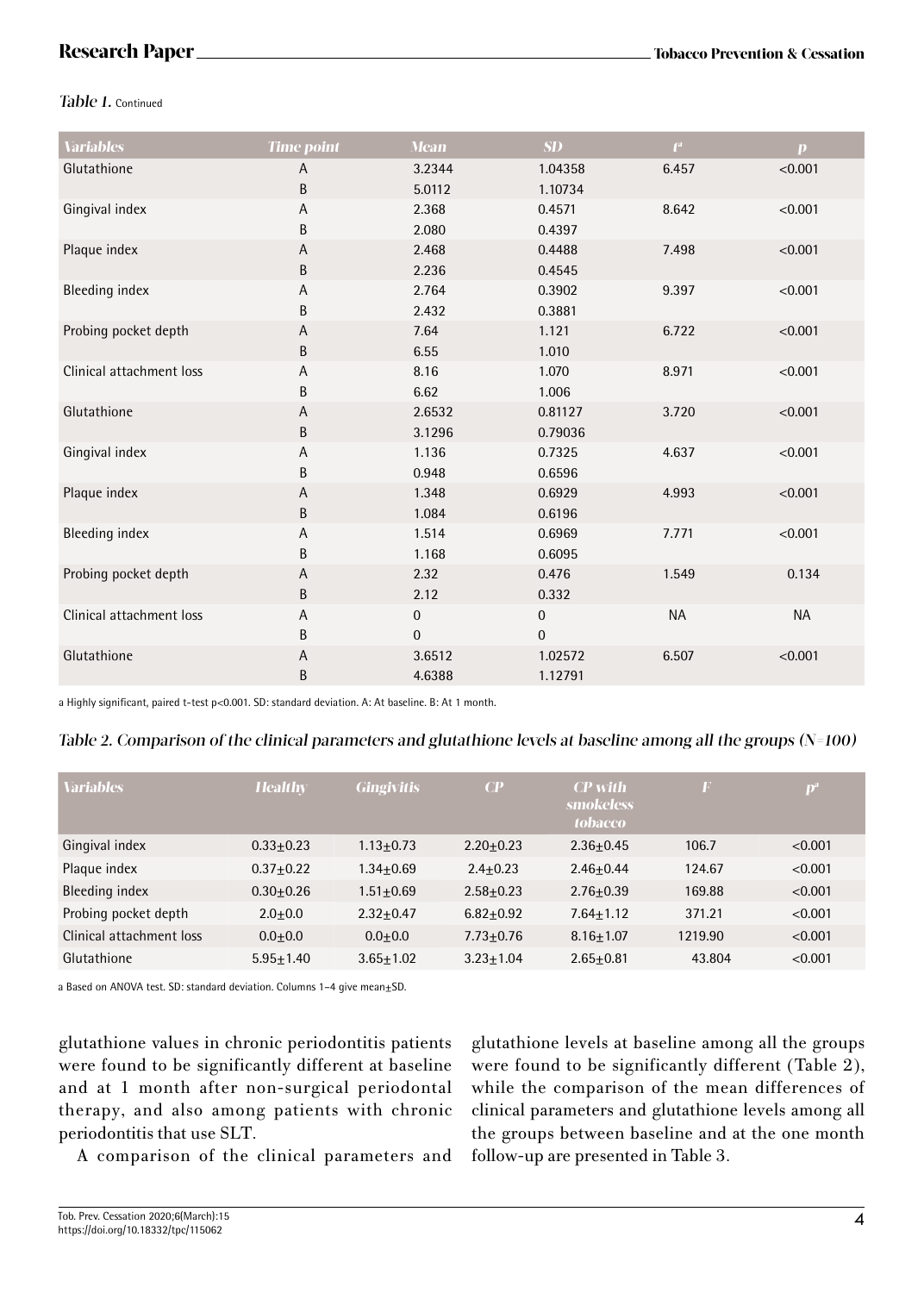| <b>Variables</b> | <b>Gingivitis</b> | $\bf CP$      | $CP$ -SLT     |        | D       |
|------------------|-------------------|---------------|---------------|--------|---------|
| GI               | $0.18 + 0.20$     | $0.21 + 0.21$ | $0.28 + 0.16$ | 10.136 | 0.006   |
| PI               | $0.26 + 0.26$     | $0.19 + 0.13$ | $0.23 + 0.15$ | 1.358  | 0.507   |
| <b>BOP</b>       | $0.34 + 0.22$     | $0.25 + 0.17$ | $0.33 + 0.17$ | 3.530  | 0.171   |
| PPD (mm)         | $0.20 + 0.64$     | $1.94 + 1.17$ | $1.09 + 0.81$ | 29.092 | < 0.001 |
| CAL (mm)         | $0.0 + 0.0$       | $2.7 + 1.1$   | $1.54 + 0.85$ | 55.168 | < 0.001 |
| Glutathione      | $0.98 + 0.75$     | $1.77 + 1.37$ | $0.47 + 0.64$ | 18.702 | < 0.001 |

Table 3. Comparison of the mean difference (baseline values minus values at 1 month after non-surgical periodontal therapy) of clinical parameters and glutathione levels among all the groups  $(N=100)$ 

a Based on Kruskal-Wallis test. SD: standard deviation. Columns 1-3 give mean±SD.

## **DISCUSSION**

Smokeless tobacco had an effect on clinical parameters of oral health. However, non-surgical periodontal therapy was found to have an impact on this effect. This was expected as oral smokeless tobacco products are placed in the mouth, cheek or lip and sucked or chewed, and so affect oral and periodontal health. Previous research has indicated that the risk of periodontal pockets increases as the duration and tobacco consumption increases<sup>18</sup>.

An immune reaction occurs between pathogenic bacteria and the host body with sub-gingival dental plaque playing a major role for the inflammation within the periodontium. Various factors play critical role in the progression of tissue damage and periodontal disease like interleukin-2,6,8, β-interferon and TNF-α, MMP, NF-kβ, and AP-1. In turn macrophages, neutrophils and fibroblasts accumulate to generate more ROS, and hence more tissue destruction forming a vicious  $cycle^{19,20}$ .

Among all markers for periodontal disease, host-derived enzymes in saliva appear to be best indicators as found by Kaufman and Lamster<sup>21</sup> and later confirmed by Kinney et al.<sup>22</sup>. Although stimulation of saliva flow increases saliva volume, it leads to disruption of the AO concentration. Hence in the present study, unstimulated saliva samples were collected.

Bleeding on probing can be expected from a patient with inflammation and pocketing, which leads to contamination of saliva samples. In periodontal disease, reduced salivary antioxidant and increased oxidative damage occur, as reported in the study by Sculley and Langley-Evans<sup>16</sup> where a saliva sample was taken after dental examination. One factor that affected the study findings is leakage of antioxidants from plasma component into saliva. To avoid this in the current study, all samples were collected before the dental examination $11,16$ .

In the present study, glutathione levels showed a positive correlation with age, as found by Lieshout et al.23, and was due to detoxification potential, which decreases with age. No gender difference with glutathione levels were seen in the present study, which could be due to no changes in the amount of oxidised glutathione or the activity of glutathione reductase, which can alter the balance between the genetic expression of pro-inflammatory mediators and anti-oxidant enzymes. In contrast, a study by Ongoz et al.<sup>7</sup> showed a positive correlation between glutathione and gender.

Our study demonstrated that there was a positive association between periodontal clinical parameters, i.e. gingival index, plaque index, bleeding index, probing pocket depth, clinical attachment loss and glutathione levels in gingivitis, chronic periodontitis with and without smokeless tobacco groups after non-surgical periodontal therapy, in accordance with a study conducted by Tinti et al.<sup>24</sup>. This could be due to a decrease in pro-inflammatory cytokine levels after a periodontal intervention.

This study found reduced amounts of salivary glutathione in gingivitis subjects compared to the healthy group, as was also found by Karim et al.<sup>25</sup> where glutathione was shown to effect gingival fibroblasts. The post-therapy values were found to be significant in the gingivitis group. This, according to an earlier study by Chapple et al.<sup>26</sup>, could be explained by a reduction in bacterial load. The present study identified lower salivary glutathione in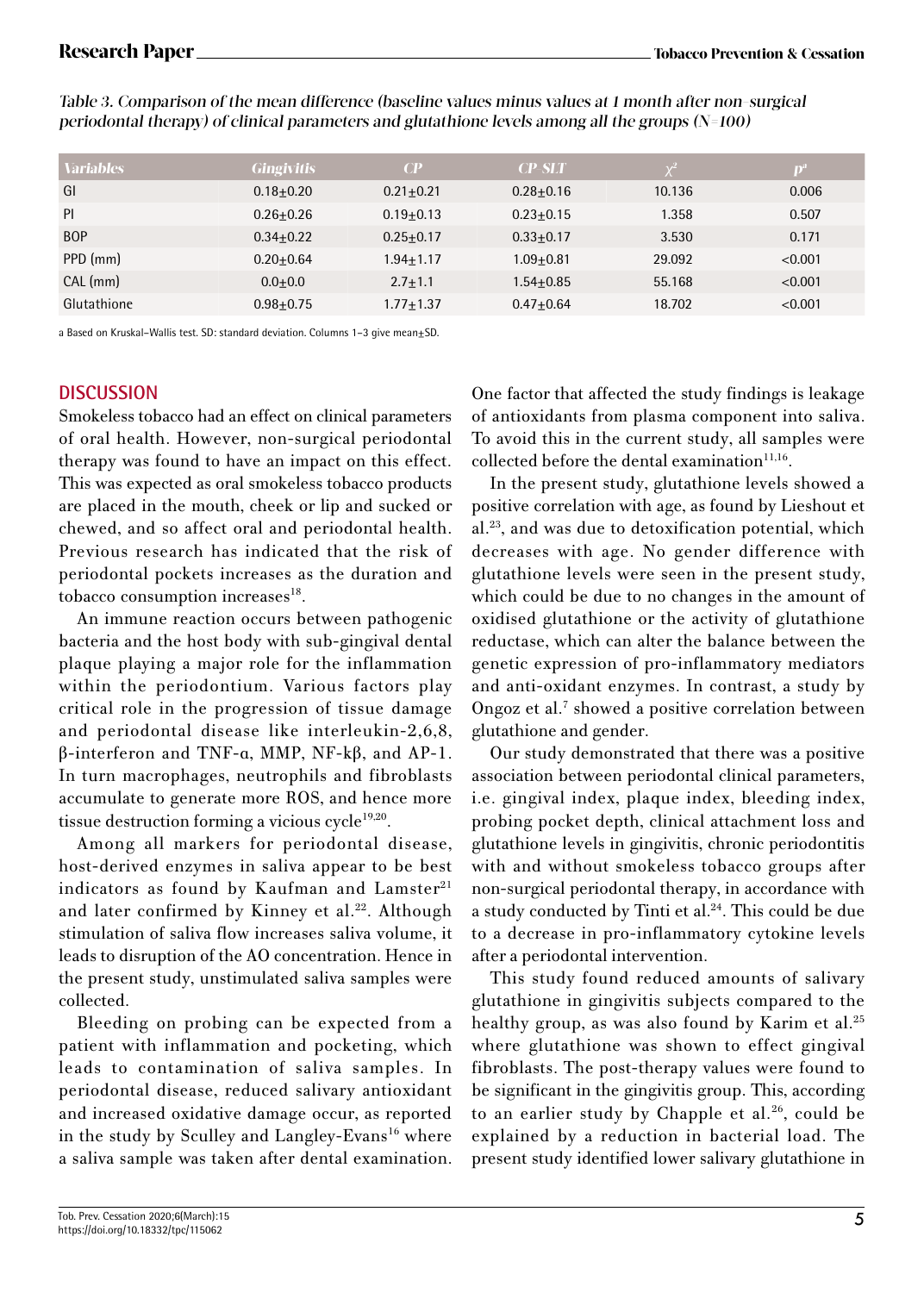CP subjects when compared to healthy subjects, and these levels increased after non-surgical periodontal therapy, in accordance with Tsai et al.<sup>27</sup>. In addition, Barnes et al.28 reported that increased levels of glutathione in saliva were associated with increased oxidative stress in the patients with periodontal disease. Effect of scaling and root planing on salivary glutathione levels was significant within groups, but not between groups, according to Rai et al.<sup>29</sup> and Daib et al.<sup>30</sup> . Whereas Tsai et al.<sup>27</sup> showed positive correlation between groups. The present study further demonstrated that an association between glutathione, periodontitis and smokeless tobacco, could be attributed to increased oxidative stress as a primary etiological feature resulting in release of reactive oxygen species (ROS). Lower salivary glutathione in the chronic periodontitis with smokeless tobacco subjects was shown in the present study when compared to chronic periodontitis, gingivitis and healthy subjects, and these levels increased after non-surgical periodontal therapy, which might be due to synergistic effect of certain pathogens and smokeless tobacco resulting in a pro-inflammatory state, lowering glutathione levels within periodontal cells, and OS depleting glutathione, resulting in turn in activation of redoxsensitive transcription factors<sup>20,24</sup>. Our data indicated that periodontal therapy could improve local changes in the gingival redox balance as well as resolution of periodontal inflammation in CP with ST subjects.

## **Limitations**

The results of this research emphasized the need for studies with a large sample size; so sample size could be a possible limitation of the study. Age and sex matching were not possible, as subjects were recruited for the study as and when they came to the college outpatient department for dental examination.

## **CONCLUSIONS**

Smokeless tobacco results in an imbalance between AO and ROS, thus this study suggests that periodontitis together with smokeless tobacco lead to significant changes in AO enzyme activity in saliva. The present study clarifies the possible relationship between anti-oxidant enzyme levels, oxidative stress and tobacco habit, and possible outcomes after non-surgical periodontal therapy. It emphasises

the possible importance of AO level determination in unstimulated saliva as a valid and convenient biomarker for periodontal diseases. SLT use coupled with a lesion would probably have a synergistic effect in lowering the body's antioxidant status paving the way for enhanced oxidative stress.

 A chairside test for measurement of the effect of smokeless tobacco and salivary glutathione is reliable, easy, and inexpensive. Hence, glutathione may be a valuable tool in periodontal disease diagnosis, prognosis and as a marker of redox status, and in early planning of treatment modalities.

## **REFERENCES**

- 1. Patel BP, Rawal UM, Shah PM, Prajapati JA, Rawal RM, Dave TK. Study of tobacco habits and alterations in enzymatic antioxidant system in oral cancer. Oncology. 2005;68(4-6):511-519. doi:10.1159/000086995
- 2. Bains VK, Bains R. The antioxidant master glutathione and periodontal health. Dent Res J. 2015;12(5):389-405. doi:10.4103/1735-3327.166169
- 3. Chapple ILC, Brock G, Eftimiadi C, Matthews JB. Glutathione in gingival crevicular fluid and its relation to local antioxidant capacity in periodontal health and disease. J Clin Pathol: Mol Pathol. 2002;55(6):367-373. doi:10.1136/mp.55.6.367
- 4. Trivedi S, Lal N, Mahdi AA, Singh B, Pandey S. Association of salivary lipid peroxidation levels, antioxidant enzymes, and chronic periodontitis. Int J Periodontics Restorative Dent. 2015;35(2):e14-e19. doi:10.11607/prd.2079
- 5. Moore S, Calder KA, Miller NJ, Rice Evans CA. Antioxidant activity of saliva and periodontal disease. Free Rad Res. 1994;21(6):417-425. doi:10.3109/10715769409056594
- 6. Townsend DM, Tew KD, Tapiero H. The importance of glutathione in human disease. Biomed Pharmacother. 2003;57(3-4):145-155. doi:10.1016/s0753-3322(03)00043-x
- 7. Ongoz Dede F, Bozkurt Dogan S, Balli U, Avci B, Durmuslar MC, Baratzade T. Glutathione levels in plasma, saliva and gingival crevicular fluid after periodontal therapy in obese and normal weight individuals. J Periodont Res. 2016;51(6):726-734. doi:10.1111/jre.12349
- 8. American Academy Of Periodontology Task Force Report on the Update to the 1999 Classification Of Periodontal Diseases and Conditions. J Periodontol. 2015;86(7):835- 838. doi:10.1902/jop.2015.157001
- 9. Use of Smokeless tobacco among adults-United States, 1991. JAMA.  $1993;269(23):2971$ . doi:10.1001/jama.1993.03500230053013
- 10. Savita M, Sarun E, Arora S, Krishnan S. Evaluation of glutathione level in gingival crevicular fluid in periodontal health, in chronic periodontitis and after nonsurgical periodontal therapy: A clinicobiochemical study. Contemp Clin Dent. 2015;6(2):206-210. doi:10.4103/0976-237x.156047